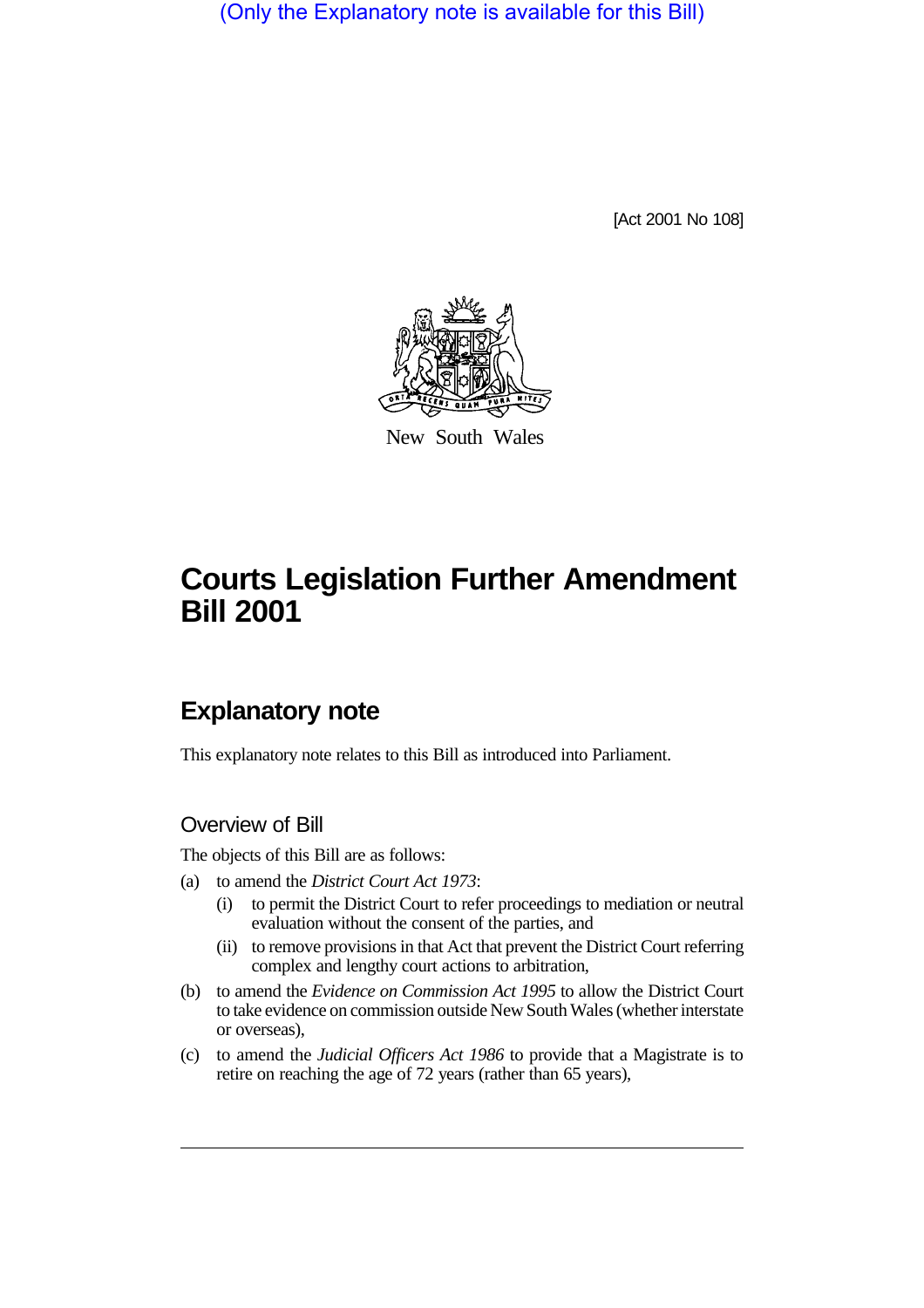Courts Legislation Further Amendment Bill 2001 [Act 2001 No 108]

Explanatory note

- (d) to amend the *Local Courts (Civil Claims) Act 1970* to remove provisions in that Act that prevent a Local Court from referring complex and lengthy court actions to arbitration,
- (e) to amend the *Supreme Court Act 1970*:
	- (i) to allow a person who is or has been a Judge of the High Court or Federal Court of Australia or of the Supreme Court of another State or Territory to be appointed as the Chief Justice or a Judge of the Supreme Court, and
	- (ii) to clarify that a person is qualified to be appointed as Chief Justice of the Supreme Court if the person has been a Judge of the Supreme Court or a judicial member of the Industrial Relations Commission, and as Judge of that Court if the person has been a judicial member of the Industrial Relations Commission.

Outline of provisions

# **Schedule 1 Amendment of District Court Act 1973 No 9**

**Schedule 1 [1]**–**[3]** give effect to the objects outlined in paragraph (a) of the Overview above.

**Schedule 1 [4]** inserts a savings and transitional provision into Schedule 3 to the *District Court Act 1973*.

#### **Schedule 2 Amendment of Evidence on Commission Act 1995 No 26**

**Schedule 2** gives effect to the object outlined in paragraph (b) of the Overview above.

# **Schedule 3 Amendment of Judicial Officers Act 1986 No 100**

**Schedule 3** gives effect to the object outlined in paragraph (c) of the Overview above.